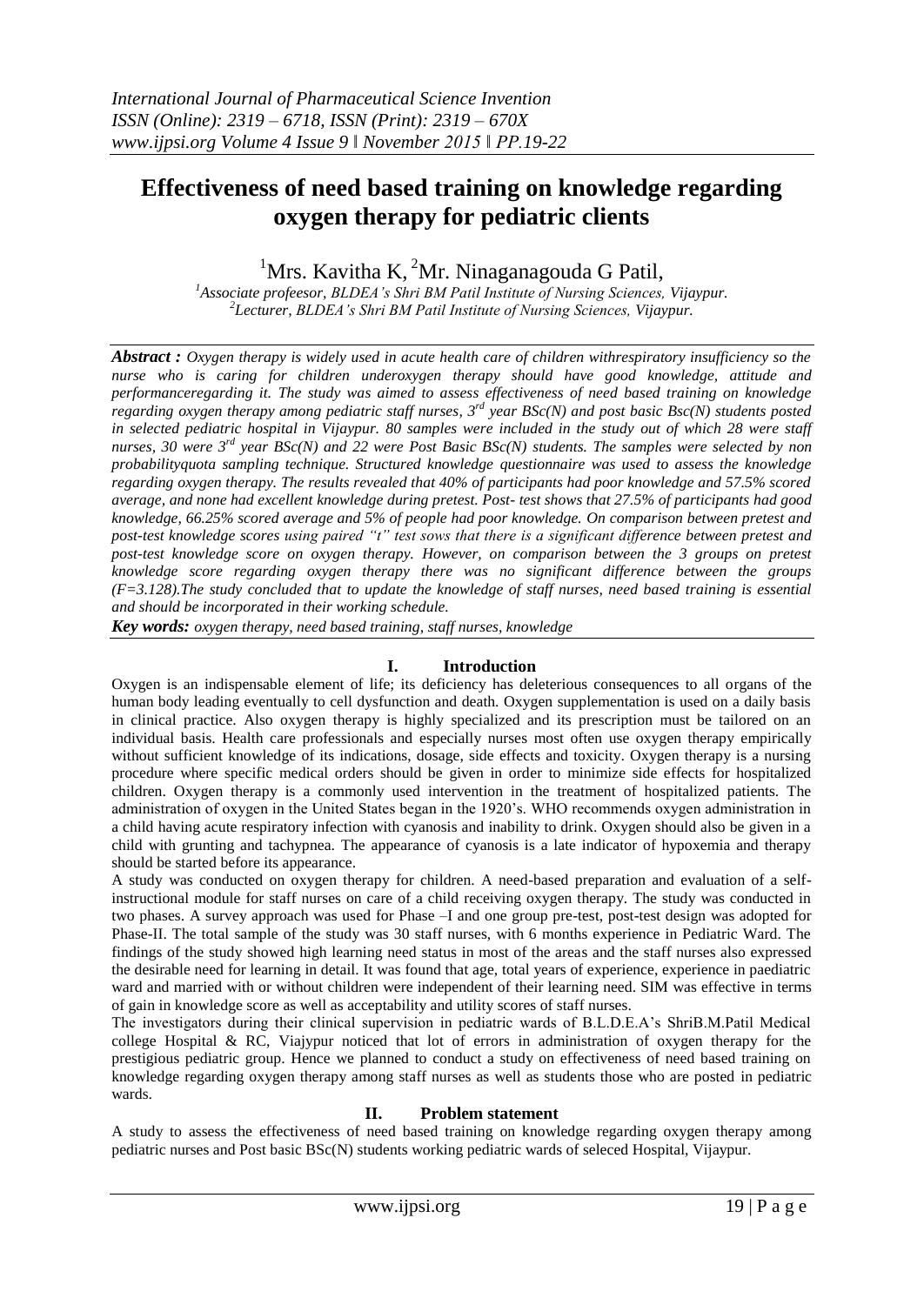# **III. Objectives**

- To assess the pretest knowledge regarding oxygen therapy among Pediatric nurses,  $3<sup>rd</sup>$  year BSc(N) and Post basic BSc(N) students.
- To find the effectiveness of need based training on knowledge regarding oxygen therapy among Pediatric nurses,  $3<sup>rd</sup>$  year BSc(N) and Post basic BSc(N) students.
- To compare the pretest knowledge between Pediatric nurses,  $3<sup>rd</sup>$  year BSc(N) and Post basic BSc(N) students.
- To find out the association between pretest knowledge scores of pediatric nurses,  $3<sup>rd</sup>$  year BSc(N) and Post basic BSc(N) students with their selected demographic variables.

#### **Hypotheses:**

The following hypotheses would be tested at 0.05 level of significance.

- **H<sub>1</sub>:** There is a significant enhancement in the mean post test knowledge scores of pediatric staff nurses, 3<sup>rd</sup> year BSc(N) and Post basic BSc(N) regarding oxygen therapy.
- **H2:** There is a significant association between the mean pre-test knowledge scores and the selected demographic variables.

#### **Assumptions:**

- 1. Staff and students working in pediatric wards administer oxygen to children with hypoxaemia and hypoxia or anoxia.
- 2. Increased knowledge about the procedure of oxygen administration improves the skill in performance. Delimitations:

Assessment of knowledge in this study is only based on correct responses made to the items in the structured knowledge questionnaire.

No efforts were made to assess the attitude or skill of pediatric nurses and post basic nursing students. Methodology

Pre-experimental design was adopted for this study. 80 participants were included for the present study out of which 28 were pediatric nurses working in general pediatric wards, NICU and PICU, remaining 52 were 3<sup>rd</sup> year BSc(N) and Post basic BSc(N) students those who were posted in the above mentioned wards. Non probability, quota sampling technique was chosen for the study. The tool for assessing the knowledge regarding oxygen therapy consisted of 2 parts: i) proforma for assessing demographic variables, ii) A structured knowledge questionnaire for assessing the knowledge regarding oxygen therapy. Results

Data analysis was done using descriptive and inferential statistics. Regarding demographic variables, majority(68.75%) of the participants were between the age of 20-25 years of age; majority were male; about 82.5% had previous knowledge regarding oxygen therapy(table 1).

| S NO                    | Demographic variables     |                         | Frequency | <b>Percentage</b> |
|-------------------------|---------------------------|-------------------------|-----------|-------------------|
| 1                       | <b>Age In Year</b>        | $20 - 25$               | 55        | 68.75             |
|                         |                           | $25 - 30$               | 19        | 23.75             |
|                         |                           | $30 - 35$               | 3         | 3.75              |
|                         |                           | $>35$                   | 3         | 3.75              |
| $\overline{2}$          | Gender                    | Male                    | 43        | 53.75             |
|                         |                           | Female                  | 37        | 46.25             |
| $\overline{\mathbf{3}}$ | Occupation                | Staff nurse             | 28        | 35                |
|                         |                           | Student                 | 52        | 65                |
| $\overline{\mathbf{4}}$ | Staff Nurse Area of       | <b>PICU</b>             | 9         | 33.34             |
|                         | <b>Working</b>            | <b>NICU</b>             | 6         | 22.22             |
|                         |                           | General ward            | 12        | 44.44             |
| $\overline{5}$          | <b>Previous Knowledge</b> | <b>Yes</b>              | 66        | 82.5              |
|                         |                           | N <sub>o</sub>          | 14        | 17.5              |
| 6                       | If Yes                    | <b>CNE</b>              |           | 1.51              |
|                         |                           | Class room Teaching     | 52        | 78.78             |
|                         |                           | <b>Printed Material</b> | 6         | 9.09              |
|                         |                           | Need based training     | 7         | 10.60             |

Table 1: distribution of demographic characteristics of participants

The analysis of pretest knowledge score revels that 40% of participants have poor knowledge, 57.5% had average knowledge and none had excellent knowledge on oxy gent therapy(table 2).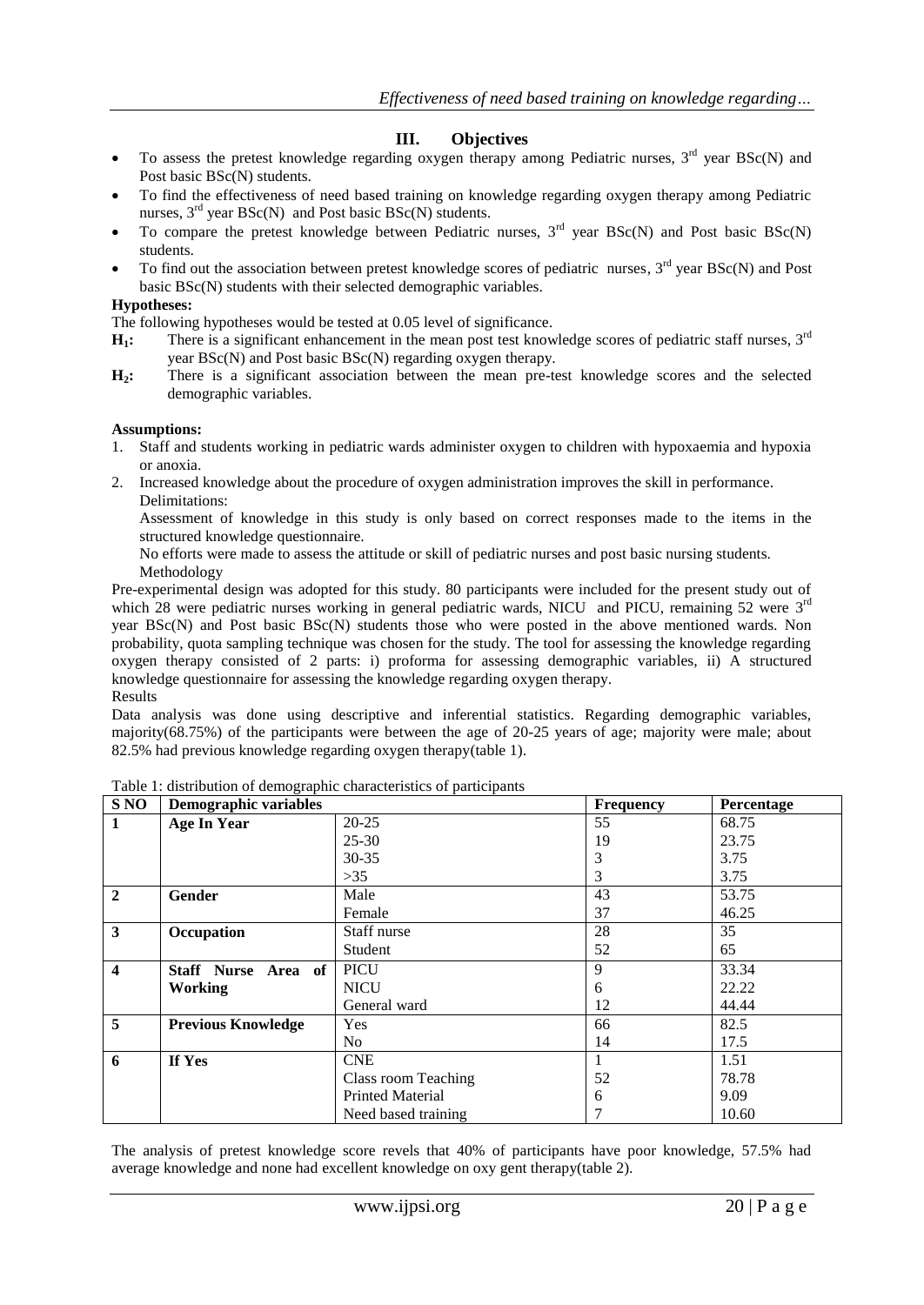| S no  | <b>Grades</b> | <b>Scores</b> |    | $\%$ |
|-------|---------------|---------------|----|------|
|       | Poor          | $0 - 5$       | 32 | 40   |
|       | Average       | $6 - 10$      | 46 | 57.5 |
|       | Good          | $11 - 15$     | 92 |      |
|       | Excellent     | 16-20         |    | 00   |
| Total |               |               |    |      |

Table 2: frequency and percentage distribution of pre-test knowledge score of participants on oxygen therapy n=80

The post-test knowledge score shows that 66.25% of participants had average knowledge, 27.5% had good knowledge and 1.25% had excellent knowledge on oxygen therapy and none had poor knowledge (fig 1).





On comparison of pre-test and post knowledge score by using paired "t" test, the study result shows that there is a significant enhancement in overall knowledge score of participants regarding oxygen therapy(table 3).

| Table 3: Effectiveness of need based training |  |  |  |  |  |
|-----------------------------------------------|--|--|--|--|--|
|-----------------------------------------------|--|--|--|--|--|

 **n=80**

| <b>Test</b> | <b>Mean</b> | <b>Range</b>  | <b>SD</b> | 't' Value | <b>Significance</b> |
|-------------|-------------|---------------|-----------|-----------|---------------------|
| Pre test    | 5Ο<br>J.J   | . <b>__</b>   | 2.18      | 8.813     | Significant         |
| Post test   | 9.18        | 17<br>$3 - 1$ | 2.56      |           |                     |

Df (79)=1.99

Hence the research hypothesis H1 is accepted.

On comparison between the 3 group of participants' pretest knowledge score (staff nurses,  $3<sup>rd</sup>$  year BSc(N) and post basic BSc(N) students) by using ANOVA, the study found that there is no significant difference in their pre-test knowledge level(F=3.128).

On association between pretest knowledge score of participants with their selected demographic variables, the result reveals that there is no significant association between pre-test knowledge score with selected demographic variables (table 4). Hence H2 is rejected.

| Table 4: Association between pretest knowledge scores with selected demographic variables |  |  |  |  |  |
|-------------------------------------------------------------------------------------------|--|--|--|--|--|
|-------------------------------------------------------------------------------------------|--|--|--|--|--|

|              | $n=80$                                      |    |                |                |  |  |
|--------------|---------------------------------------------|----|----------------|----------------|--|--|
| S no         | Demographic variables                       | DF | Chi Square     | <b>Remarks</b> |  |  |
|              | Age in years                                |    | 0.412          | <b>NS</b>      |  |  |
|              | Gender                                      |    | 0.069          | <b>NS</b>      |  |  |
| $\mathbf{c}$ | Occupation                                  |    | 0.304          | <b>NS</b>      |  |  |
|              | Staff nurse area of working                 |    | 2.563          | <b>NS</b>      |  |  |
|              | Previous knowledge                          |    | 0.0960         | <b>NS</b>      |  |  |
|              | If yes                                      |    | 1.120          | <b>NS</b>      |  |  |
|              | $Df(1)=3.84,$<br><b>NS-</b> Not significant |    | $Df(2)=5.99$ , |                |  |  |